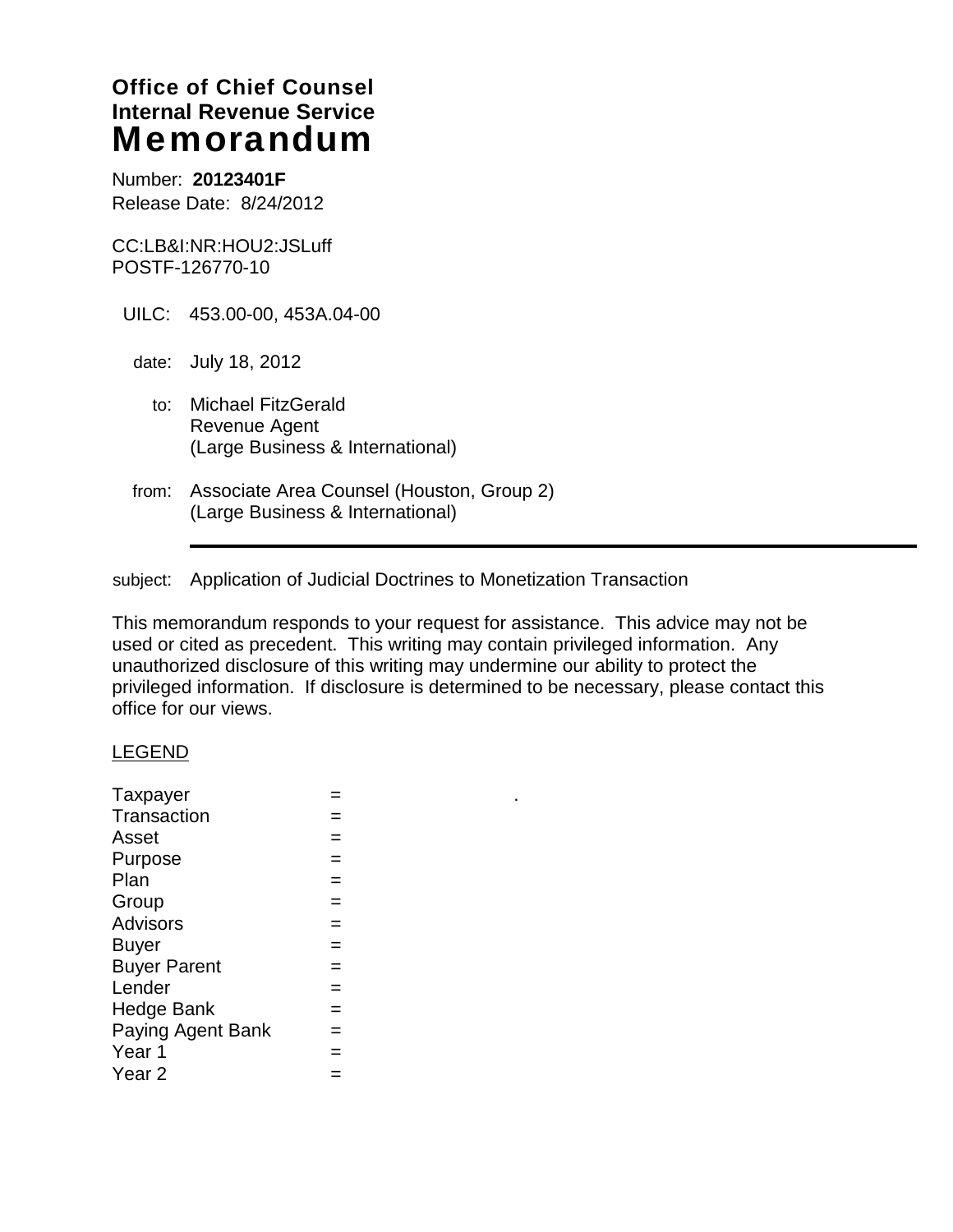| Year 3          | $=$ |
|-----------------|-----|
| \$Α             | $=$ |
| \$Β             | $=$ |
| \$C             | $=$ |
| \$D             | $=$ |
| \$E             | $=$ |
| \$F             | $=$ |
| \$G             | $=$ |
| \$Η             | $=$ |
| I Rate          | $=$ |
| J Amount        | $=$ |
| <b>K</b> Amount | $=$ |
| L Amount        | $=$ |
| M Date          | $=$ |
| N Date          | $=$ |
| O Date          | $=$ |
| P Date          | $=$ |
| Q Date          | $=$ |
| R               | $=$ |
| S               | $=$ |
| <b>Entity T</b> | $=$ |
| U%              | $=$ |
| $V\%$           | $=$ |
| W%              | $=$ |
| X%              | $=$ |
| $Y\%$           | $=$ |
| Z               | $=$ |
| <b>AA Bank</b>  | $=$ |
| <b>BB Bank</b>  | $=$ |
| <b>CC Bank</b>  | $=$ |
| <b>DD Bank</b>  | $=$ |
| <b>EE Bank</b>  | $=$ |
| FF Bank         | $=$ |
| <b>Event GG</b> | $=$ |
| <b>Event HH</b> | $=$ |

# **ISSUES**

 $\mathbf{L}$ Whether the Service should assert the substance over form doctrine to disregard the form of Taxpayer's Transaction and disallow the taxpayer's deferral of gain recognition on its sale of Asset.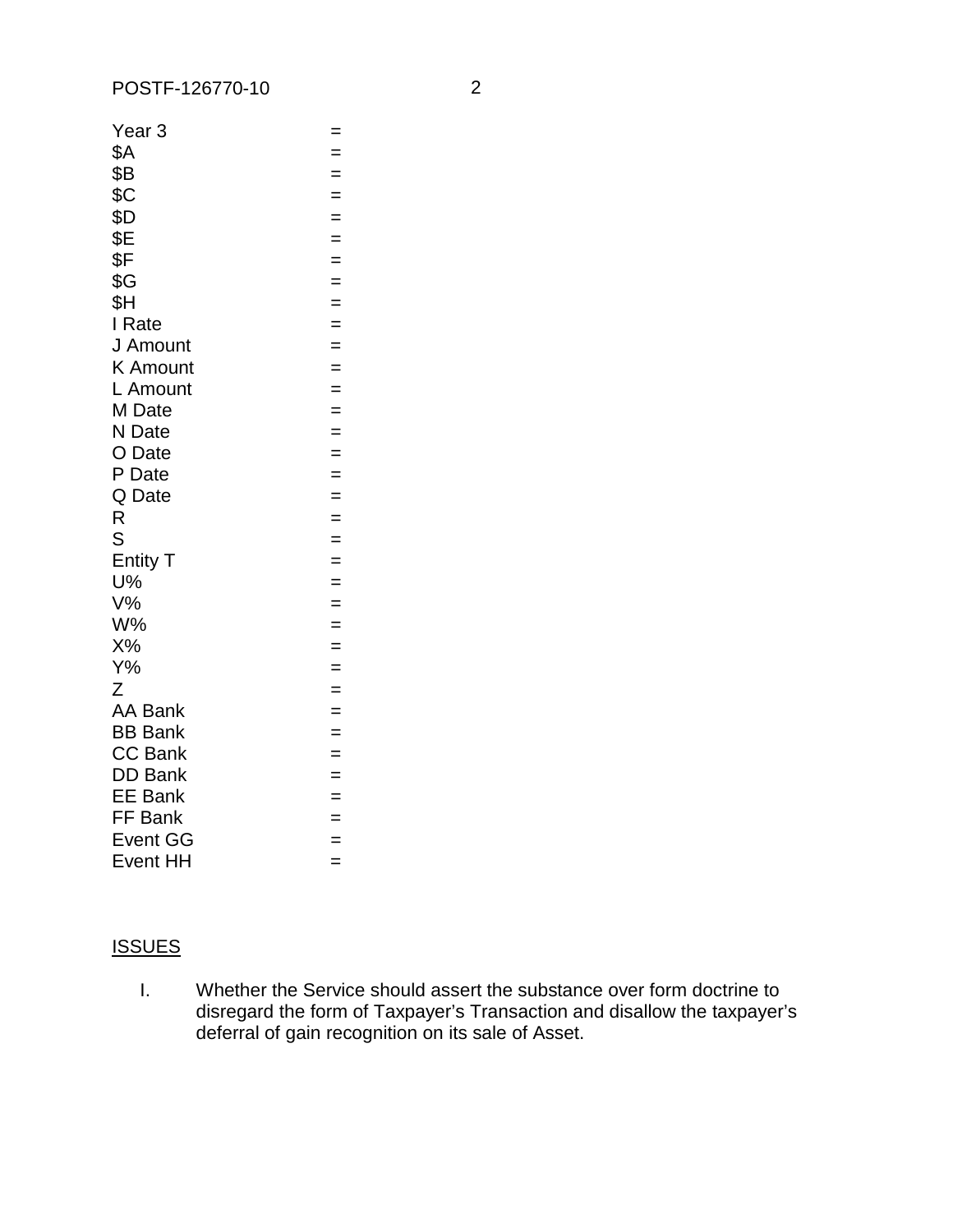II. Whether, in the alternative, the Service should assert the step transaction doctrine to disregard certain steps of Taxpayer's Transaction and disallow the taxpayer's deferral of gain recognition on its sale of Asset.<sup>1</sup>

### **CONCLUSIONS**

- I. The Service should not assert the substance over form doctrine. The substance of Taxpayer's Transaction does not vary from its form.
- II. The Service should not assert the step transaction doctrine. Each step of the Transaction has independent economic significance.

# FACTS

 $\overline{a}$ 

A "Transaction" is an orchestrated series of transactions between several parties pursuant to a promoted transaction. Taken as a whole, the Transaction enables the seller to (1) defer reporting sale proceeds and recognizing gain from the sale of Asset under the installment sales method of I.R.C. § 453, but (2) obtain cash roughly equal to the sales proceeds from a loan secured by the installment sale notes.

In Year 1, Taxpayer held approximately J Amount of Asset in various locations around the United States. That year, Taxpayer was put in a position that required the generation of a large amount of cash. In an effort to accomplish Purpose, Taxpayer's Board of Directors approved a plan (the Plan) that required Event GG, the retirement of corporate debt, and Event HH. In order to fund the Plan, Taxpayer needed to sell approximately K Amount of its Asset. The remaining L Amount of Asset would be retained by Entity T.

Taxpayer retained the Advisors as advisors in selling its Asset. The sale was accomplished through a four stage bid selection process through which interested parties were invited to bid on the Asset. The preferred structure of the sale was through the use of installment notes and standby letters of credit, and such preferred structure was outlined as part of the bid package provided by the Advisors.

Taxpayer signed a sales contract with the winning bidder, Buyer, a subsidiary of Buyer Parent, on M Date of Year 1. The sales price was approximately \$A. Buyer paid U% of this amount in cash and the remaining W% as installment notes (the "Purchase Notes"). The Purchase Notes are R-year, interest-only notes, are in registered form, and are supported by irrevocable standby letters of credit (the "Letters of Credit") issued by four separate banks (the "LOC Banks"), which at the time were all Z banks: AA Bank, BB Bank, CC Bank, and DD Bank. The Letters of Credit are non-negotiable, nontransferable, and can be drawn upon only in the event of default. Interest on the

 $1$  This advice does not implicate the Service's recently issued guidance (see e.g., LB&I Directive dated July 15, 2011 and Chief Counsel Notice CC-2012-08), regarding assertion of the "Economic Substance Doctrine." Exam is considering assertion of substance over form and step transaction judicial doctrines and not the economic substance doctrine.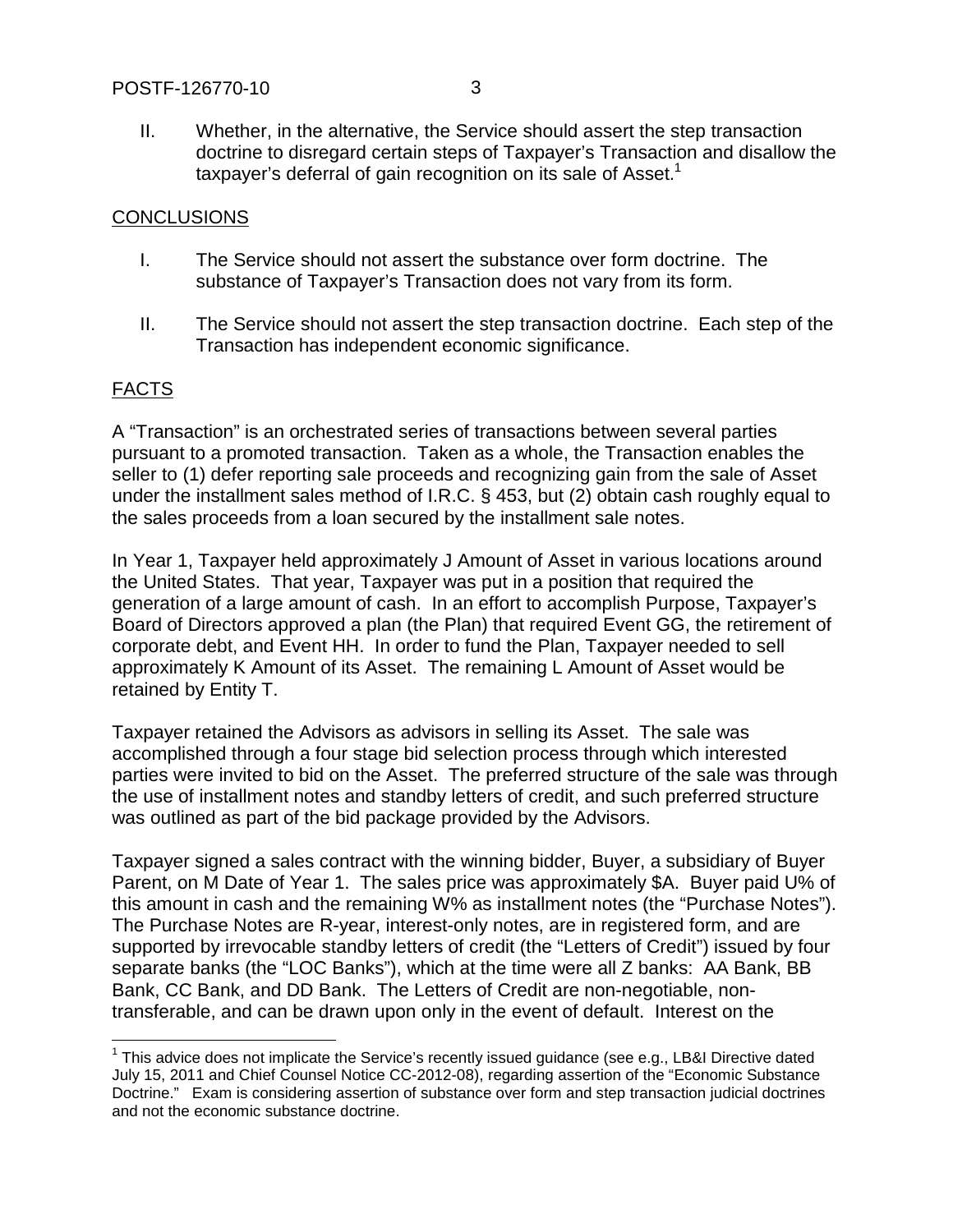$\overline{\phantom{a}}$ 

Purchase Notes is paid quarterly and is tied to I Rate.

The Letters of Credit are backed by cash time deposits (the "Deposits") made by Buyer in an amount equal to the Purchase Notes. The Deposits serve as collateral for the LOC Banks in the event that Buyer defaults on the Purchase Notes. If any of the LOC Banks do not maintain a required credit rating of at least "A+" by Standard & Poor's and at least "A1" by Moody's, the LOC Bank in question must be replaced (via "substitution") with another bank within 30 days of the reduced credit rating. $2$  The Deposits provide for variable interest payments to Buyer in nearly identical terms to those of the Purchase Notes. Buyer also entered into an interest rate protection agreement ("Swap Agreement") with Hedge Bank to hedge against any difference in interest paid on the Deposits and due under the Purchase Notes.

Payments from the Deposits and the Swap Agreement are assigned to fund the interest due on the Purchase Notes each quarter. Paying Agent Bank acts as paying agent on these amounts and allocates funds received and payable under the various agreements. In addition to the Deposits, Buyer paid an additional U% for fees to the LOC Banks and an additional W% for fees paid to the Paying Agent.

After signing the Asset sales contract, Taxpayer created two wholly-owned, bankruptcyremote limited liability companies (LLCs) (the "Special Purpose Entities," or "SPEs"), which are disregarded entities for tax purposes. Taxpayer then conveyed the Purchase Notes to the SPEs. Taxpayer treated X% of the conveyance as a sale of the Purchase Notes to the SPEs in exchange for intercompany notes totaling an amount equal to X% of the face value of the Purchase Notes. Taxpayer treated the remaining Y% of the Purchase Notes as a contribution of capital.

The SPEs took out loans ("Monetization Loans") from Lender, for \$B, approximately X% of the face value of the Purchase Notes. The SPEs pledged the Purchase Notes and Letters of Credit as security for the Monetization Loans. The loan agreements were signed and the proceeds from the Monetization Loans were distributed to the SPEs on Q Date of Year 1, S days after the Asset sale. The SPEs then distributed the entire amount of the loan proceeds to Taxpayer to repay the intercompany loans.

To fund the loans to the SPEs, Lender initially used its own conduit lenders to issue participations in the Monetization Loans to various investors. The interest rates on the Monetization Loans are variable and are tied to the funding costs incurred by Lender or its conduit lenders, plus additional basis points for fees, commissions, and profit

 $2$  On P Date of Year 2, Standard & Poor's lowered its credit rating of CC Bank, one of the LOC Banks, which constituted a substitution event. At Buyer's request, EE Bank issued substitute letters of credit and replaced CC Bank. Taxpayer paid approximately \$H in fees associated with this substitution. On N Date, Year 3, the credit rating of the replacement bank, EE Bank, was lowered and another substitution event occurred. FF Bank replaced EE Bank, and Taxpayer paid approximately \$E in fees associated with this substitution and an additional \$F in fees associated with terminating the EE Bank letter of credit. Currently, the four LOC Banks are AA Bank, BB Bank, FF Bank, and DD Bank.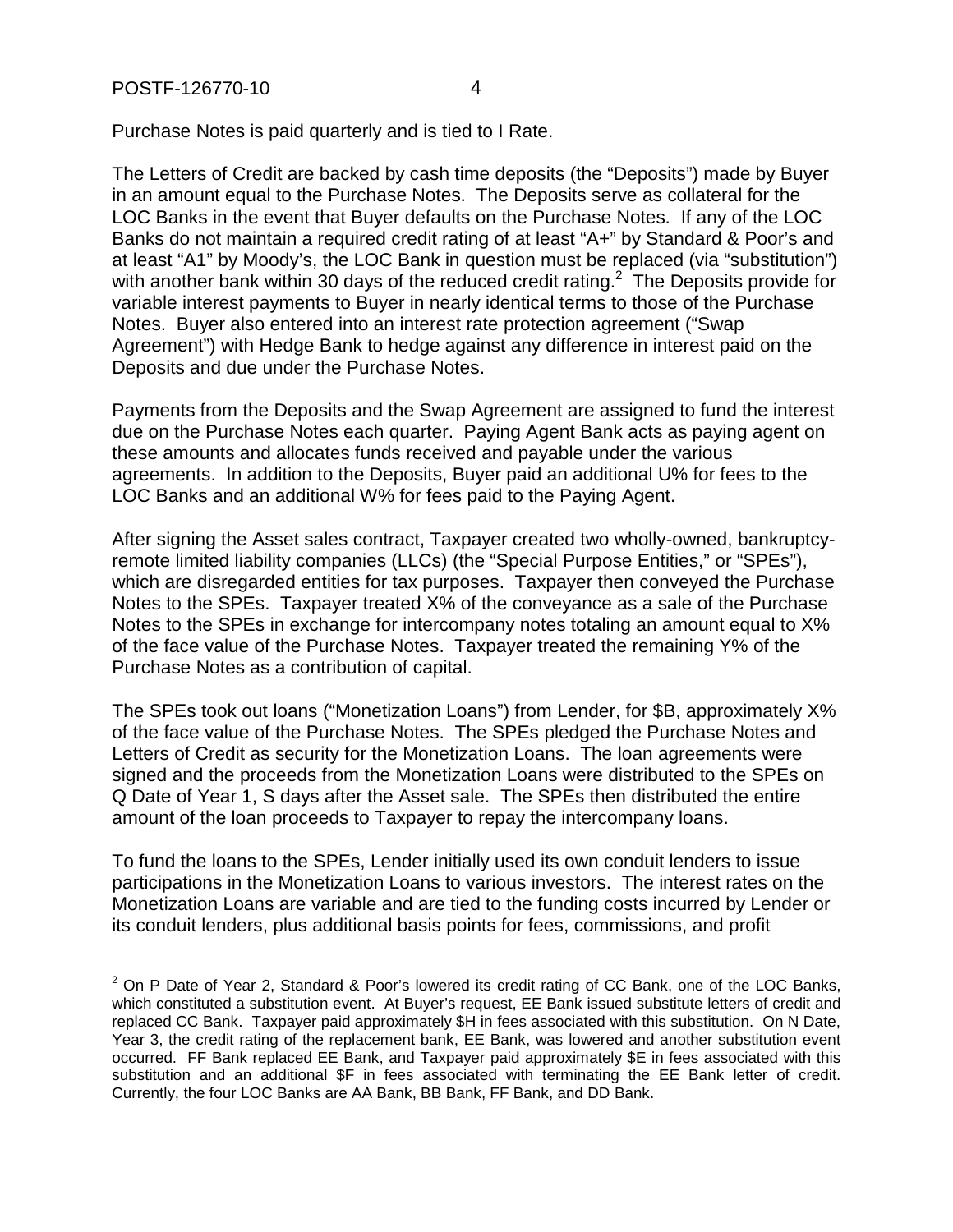#### POSTF-126770-10 5

margins. $^3$ 

The \$A sale of the Asset provided the funds necessary to complete Event GG, reduce existing debt of Taxpayer, and complete Event HH in order to accomplish Purpose. While Taxpayer recognized a substantial gain on the Asset sale for financial reporting purposes, it used the installment sale method under I.R.C. §§ 453 and 453A to defer the \$C tax gain for R years.

# LAW

### Section 453

Section  $453(a)^4$  provides, in general, that income from an installment sale is accounted for, for tax purposes, under the installment method. Section 453(b) defines an "installment sale" as a disposition of property if at least one payment is received after the close of the taxable year of the sale. Section 453(c) defines the term "installment method" as a method under which the income recognized for any taxable year is the proportion of the payments received in that year which the gross profit (realized or to be realized when payment is completed) bears to the total contract price.

Section 453(b)(2)(A) excludes dealer dispositions from the installment method of reporting income for tax years beginning after December 31, 1987. Section 453(l)(1)(B) defines a dealer disposition of real property as any disposition of real property which is held by the taxpayer for sale to customers in the ordinary course of the taxpayer's business. Section 453(l)(2)(A) specifically excludes farm property dispositions from the definition of dealer property. Farm property is defined as any property used in the trade or business of farming within the meaning of I.R.C. §§ 2032A(e)(4) or (5).

Section 2032A(e)(4) states the term "farm" includes stock, dairy, poultry, fruit, furbearing animals, and truck farms, plantations, ranches, nurseries, ranges, greenhouses, orchards, and woodlands. Section 2032A(e)(5) states that the term "farming purposes" means – cultivating the soil or raising or harvesting any agricultural or horticultural commodity on a farm; handling, drying, packing, grading, or storing on a farm any agricultural or horticultural commodity in its un-manufactured state; and the planting, cultivating, caring for, or cutting of trees, or the preparation (other than milling) of trees for market.

 3 In a memorandum dated O Date of Year 1 addressed to Taxpayer's board of directors, Taxpayer's Group (group responsible for implementing Taxpayer's Plan) predicted \$G in tax savings by structuring the Asset sale as Transaction. The Group also states that such a prediction ignored the spread (if any) between the interest rate on the Purchase Notes and the interest rate on the Monetization Loans. The exam team has interpreted this to mean that Taxpayer did not expect to see much of a difference in interest received on the Purchase Notes and paid on the Monetization Loans. However, during the initial loan period Taxpayer's SPEs actually made a profit on the interest rate spread between the Purchase Notes and the Monetization Loans.

<sup>&</sup>lt;sup>4</sup> Unless otherwise indicated, section references are to sections of the Internal Revenue Code effective for the taxable years at issue.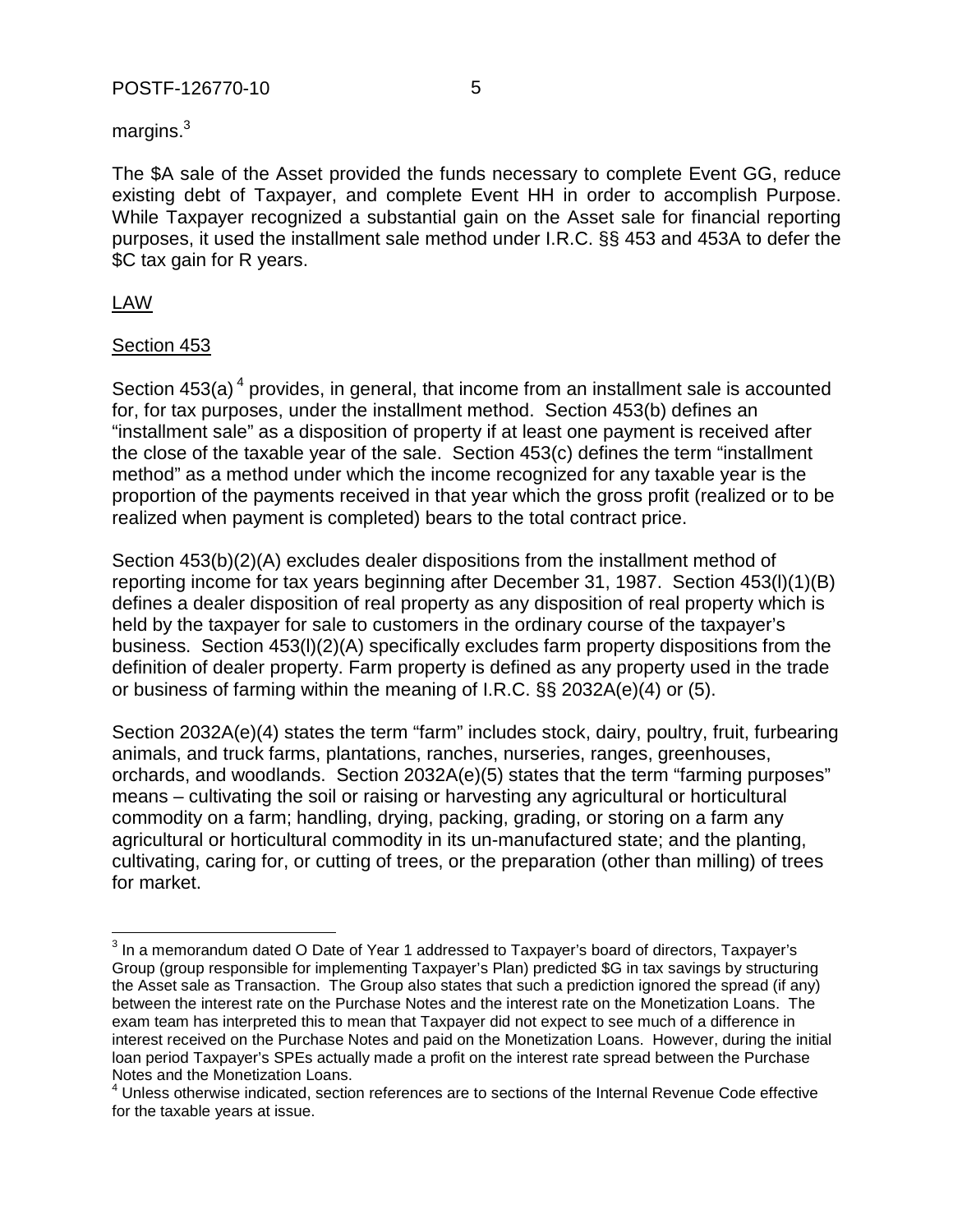Section 453A(d) provides that if an installment obligation is pledged to secure a loan or other indebtedness, the receipt of the proceeds from the indebtedness is treated as a payment on the installment obligation. Section 453A(b)(3)(B) provides an exception to the pledge prohibition for farm property, within the meaning of I.R.C. § 2032A(e)(4) or (5).

Section 453(f)(3) provides that an evidence of indebtedness of the person acquiring the property will not be considered a payment "whether or not payment of such indebtedness is guaranteed by another person." The legislative history indicates that Congress enacted I.R.C. § 453(f)(3) in 1980 in response to the conflicting court opinions as to whether a standby letter of credit securing an installment note should be treated as a payment for purposes of the installment sale provisions. In Griffith v. Commissioner, 73 T.C. 933 (1980), the Tax Court held that the taxpayer received full payment in the year of sale because a standby letter of credit secured future payment for the sale of a cotton crop. In Griffith, the taxpayer used certificates of deposit as collateral for the letter of credit. In contrast, Sprague v. United States, 627 F.2d 1044  $(10<sup>th</sup>$  Cir. 1980), held that a letter of credit used to secure payment for the sale of stock did not constitute payment for purposes of the installment sale provisions. In explaining I.R.C. § 453(f)(3), the Senate Finance Committee clearly expressed that a third party guarantee (including a standby letter of credit) used as security for a deferred payment sale should not be treated as a payment received on an installment obligation. S. Rep. No. 1000, 96<sup>th</sup> Cong., 2<sup>nd</sup> Sess. 18 (1980).

Consistent with the Code and the legislative history, Temp. Treas. Reg. § 15a.453- 1(b)(3)(i) provides that the term "payment" does not include the receipt of evidences of indebtedness of the person acquiring the property ("installment obligation"), whether or not payment of such indebtedness is guaranteed by a third party. The regulations provide that payments include amounts actually or constructively received in the taxable year under an installment obligation. An evidence of indebtedness which is secured directly or indirectly by cash or a cash equivalent, such as a bank certificate of deposit or Treasury note, will be treated as the receipt of payment.

Section 15a.453-1(b)(3) provides that a standby letter of credit is treated as a third party guarantee. Section 15a.453-1(b)(3)(iii) defines the term "standby letter of credit" as a non-negotiable, non-transferable (except together with the evidence of indebtedness which it secures) letter of credit, issued by a bank or other financial institution, which serves to guarantee payment of the installment indebtedness. A letter of credit is not a standby letter of credit if it may be drawn upon in the absence of default in payment of the underlying indebtedness. The crucial distinction between an ordinary letter of credit and a standby letter of credit is that a seller may draw upon (or access funds pursuant to) an ordinary letter of credit in the absence of a default on the installment note(s). That access constitutes constructive receipt to the seller, and the seller must recognize gain on all the sales proceeds despite the existence of the installment sale contract. Because a seller may not draw upon a standby letter of credit in the absence of a default, the seller is not deemed to have constructively received the sales proceeds.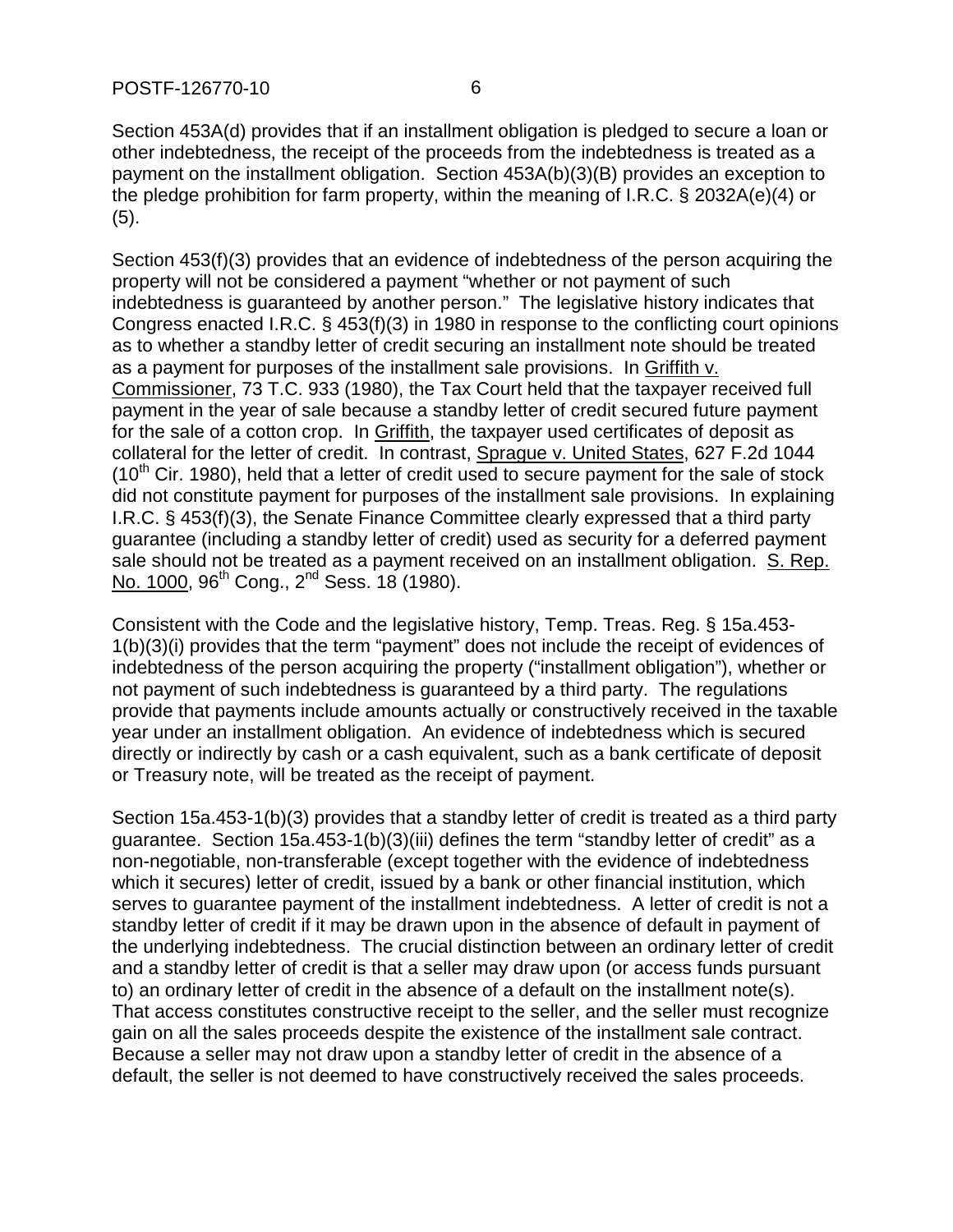Examples (7) and (8) of Temp. Treas. Reg. § 15a.453-1(b)(5) illustrate the effect of a standby letter of credit that secures an installment obligation. In Example (7), A sells the stock of X corporation to B for a \$1 million installment obligation payable in equal annual installments over 10 years with adequate stated interest. The installment obligation is secured by a standby letter of credit issued by M bank. Under the agreement between B and M bank, B is required (1) to maintain a compensating balance in an account B maintains with M bank and (2) to post additional collateral, which may include cash or a cash equivalent, with M bank. Under neither the standby letter of credit nor any other agreement or arrangement is A granted a direct lien upon or other security interest in the cash or cash equivalent collateral. The example concludes that receipt of B's installment obligation secured by the standby letter of credit will not be treated as receipt of payment by A.

In Example (8), the facts are the same as in Example (7), except that the standby letter of credit is in the drawable sum of \$600,000. To secure fully its \$1 million note issued to A, B deposits in escrow \$400,000 in cash and Treasury bills. Under the escrow agreement, upon default in payment of the note, A may look directly to the escrowed collateral. The example concludes that receipt of B's installment obligation will be treated as the receipt of payment by A in the sum of \$400,000.

### Substance Over Form Doctrine

In Gregory v. Helvering, 293 U.S. 465 (1935), the court held that where a transaction has no substantial business purpose other than the avoidance or reduction of Federal tax, the tax law will not respect the transaction. The doctrine of substance over form is essentially that, for Federal tax purposes, a taxpayer is bound by the economic substance of a transaction where the economic substance varies from its legal form.

The concept of the substance over form doctrine is that the tax results of an arrangement are better determined based on the underlying substance rather than an evaluation of the mere formal steps by which the arrangement was undertaken. Joint Committee on Taxation, Background and Present Law Relating to Tax Shelters (JCX-19-02), March 19, 2002. Under this doctrine, two transactions that achieve the same underlying result should not be taxed differently simply because they are achieved through different legal steps. As stated by the Supreme Court, a "given result at the end of a straight path is not made a different result because reached by following a devious path." Minnesota Tea Co. v. Helvering, 302 U.S. 609, 613 (1938).

The application of the substance over form doctrine is highly factual. In Newman v. Commissioner, the Second Circuit (citing Frank Lyon v. U.S., 435 U.S. 561 (1978)), indicated that relevant criteria in applying the substance over form doctrine included: (1) the existence of a legitimate non-tax business purpose, (2) whether the transaction has changed the economic interests of the parties, (3) whether the parties dealt with each other at arm's length, and (4) whether the parties disregarded their own form. 902 F.2d 159, 163-164 (2d Cir. 1990).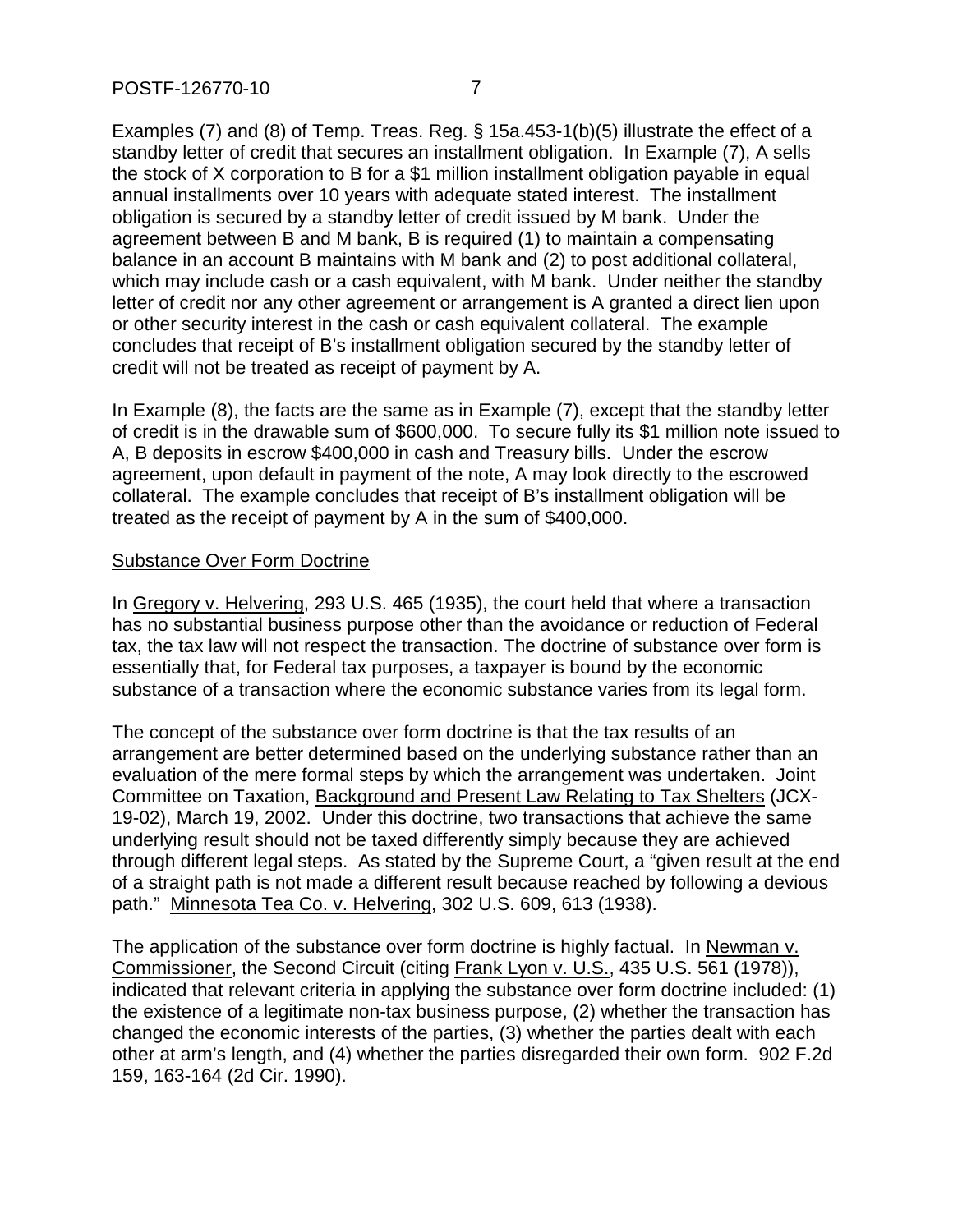If the doctrine applies, it allows the Service to recast the transaction in question according to the underlying substance of the transaction rather than being bound by the taxpayer's form. However, taxpayers are typically bound by their chosen legal form. Commissioner v. Danielson, 378 F.2d 771 (3d Cir. 1967), cert*.* denied, 389 U.S. 858 (1967); In the matter of: Insilco Corporation v. United States, 53 F.3d 95 (5th Cir. 1995).

#### Step Transaction Doctrine

The step transaction doctrine is considered an extension of the substance over form doctrine. Under the step transaction doctrine, a particular step in a transaction can be disregarded for tax purposes if the taxpayer could have achieved its objective more directly, but instead included the step for no purpose other than to avoid tax. See Del Commercial Properties, Inc. v. Commissioner, 251 F.3d 210-213, 214 (D.C. Cir. 2001), cert. denied, 534 U.S. 1104 (2002). The step transaction doctrine applies in cases where a taxpayer seeks to go from point A to point D and does so by stopping at intermediary points B and C. The purpose of the unnecessary stops is to achieve tax consequences differing from those which a direct path from A to D would have produced. In such a situation, courts may disregard the taxpayer's path and the unnecessary steps. See Gregory v. Helvering, 293 U.S. 465 (1935).

The step transaction doctrine "treats a series of formally separate 'steps' as a single transaction if such steps are in substance integrated, interdependent, and focused toward a particular result." Penrod v. Commissioner, 88 T.C. 1415, 1428 (1987). The courts have developed three methods of testing whether to invoke the step transaction doctrine: (1) the end result test, (2) the interdependence test, and (3) the binding commitment test.

The end result test is the broadest of the three methods. The end result test evaluates whether it is evident that each of a series of steps is undertaken for the purpose of achieving the ultimate result. King Enterprises, Inc. v. United States, 418 F.2d 511, 516 (Ct. Cl. 1969). The interdependence test requires showing that each step was so interdependent that the completion of an individual step would have been meaningless without the completion of the remaining steps. Stated differently, under the interdependence test, the step transaction doctrine applies if "the steps are so interdependent that the legal relations created by one transaction would have been fruitless without a completion of the series." Redding v. Commissioner, 630 F.2d at 1177. The binding commitment test is the narrowest of the three step transaction methods and looks to whether, at the time the first step is entered into, there is a legally binding commitment to complete the remaining steps. Commissioner v. Gordon, 391 U.S. 83, 96 (1968).

In determining whether to invoke the step transaction doctrine, the courts have looked to two factors: (1) the intent of the taxpayer, and (2) the temporal proximity of the separate steps. Excluding cases involving a legally binding agreement, if each of a series of steps has independent economic significance, the transactions should not be stepped together. Reef Corporation v. Commissioner, 368 F.2d 125 (5th Cir. 1966);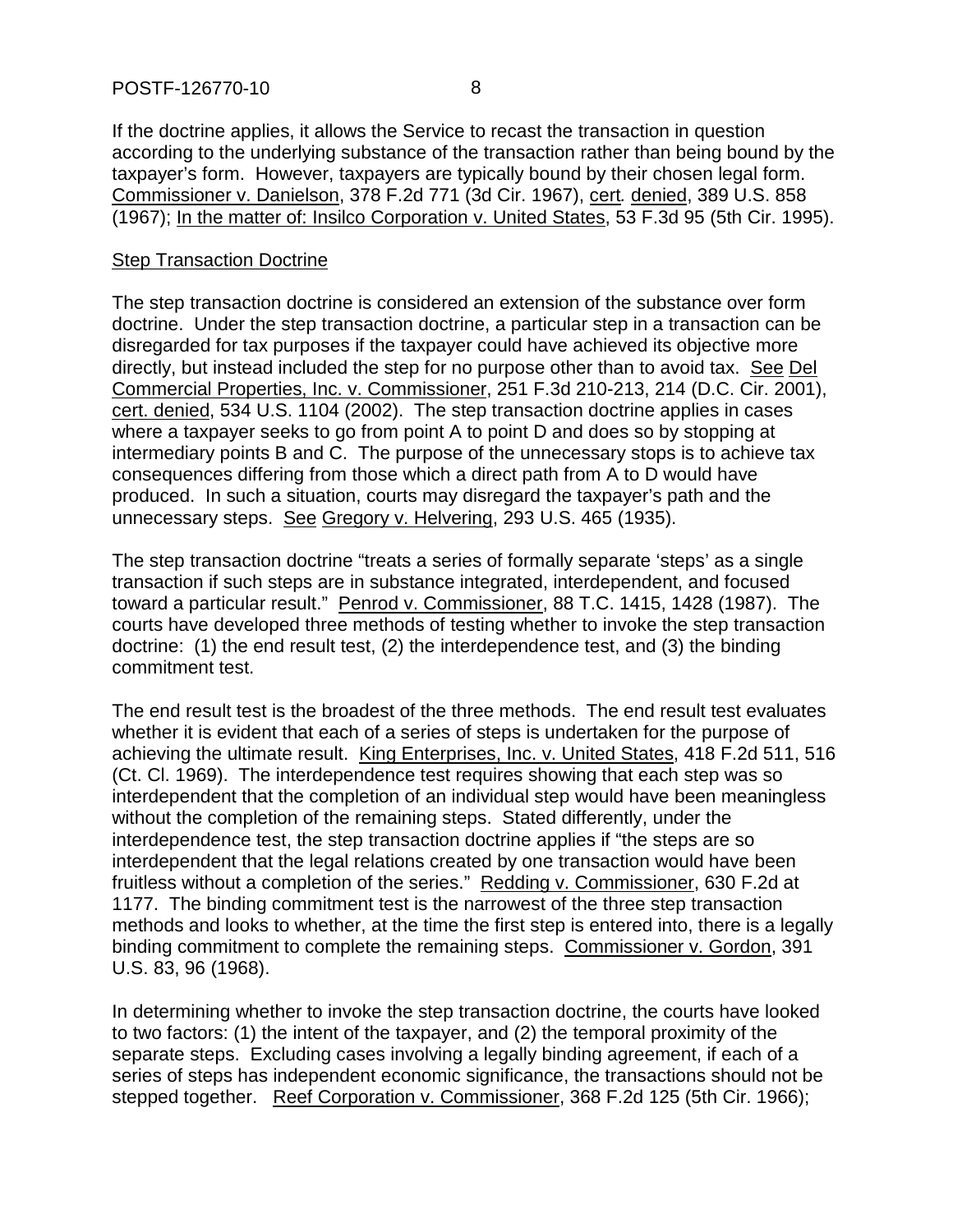Rev. Rul. 79-250,1979-2 C.B. 156, modified by Rev. Rul. 96-29, 1996-1 C.B. 50. In addition, the courts have refused to apply the step transaction doctrine where its application would create steps that never actually occurred. Esmark, Inc. v. Commissioner, 90 T.C. 171 (1988), aff'd without published opinion, 886 F.2d 1318 (7th Cir. 1989); Walt Disney, Inc. v. Commissioner, 97 T.C. 221 (1991); Grove v. Commissioner, 490 F.2d 241 (2d Cir. 1973). If the doctrine does apply, then the unnecessary steps are disregarded and the transaction is recast.

#### ANALYSIS

The Transaction meets the statutory and regulatory requirements of I.R.C. § 453. Because Asset meets the definition of farm property under I.R.C. § 2032A(e)(4), Taxpayer can pledge the Purchase Notes and obtain cash through a separate loan under I.R.C. § 453A(b)(3)(B) without the proceeds being treated as a payment for installment sale purposes. The Code and the regulations also specifically allow a standby letter of credit to secure an installment sale obligation. The Letters of Credit issued in the Transaction meet the definition of a standby letter of credit under Temp. Treas. Reg. § 15a.453-1(b)(3)(iii) because they are non-negotiable, non-transferable, and can be drawn upon only in the event of default. Example (7) of the regulations clearly provides that a standby letter of credit can be secured by cash collateral. As in Example (7), the Deposits secure the Letters of Credit, not the Purchase Notes. The Taxpayer cannot look directly to the Deposits for payment; only the LOC Banks and Buyer have a direct interest in the Deposits. At the time of the sale, Taxpayer received the proceeds of the Monetization Loans secured by the Purchase Notes and Letters of Credit; Taxpayer did not receive funds from the Deposits securing the Purchase Notes.

#### Application of the Substance Over Form Doctrine

In form, Taxpayer's Transaction comprised: (1) an installment sale, pursuant to which Taxpayer received the Purchase Notes backed by the Letters of Credit, and (2) a loan monetizing the Purchase Notes. The question presented is whether the substance of the Transaction was essentially a cash sale—shortly after the Asset sale Taxpayer obtained U% of the sales price in cash and an additional X% of the face value of the Purchase Notes through loan proceeds, all while deferring most of the gain recognition and tax on the transaction for R years.

We conclude that the substance over form doctrine does not apply in this case. Using the Newman v. Commissioner criteria discussed above, the substance of the Transaction is consistent with its form. First, each step in the transaction had a specific business purpose. The sale of the Asset was a real transaction carried out to raise cash for Taxpayer. The Letters of Credit, by definition, provided economic security for Taxpayer in the event of Buyer's default. The Deposits served as the collateral. Taxpayer negotiated the Monetization Loans with a financial institution separate from the financial institutions that issued the Letters of Credit and held the Deposits.

Second, the economic interests of the parties did in fact change. After the Transaction,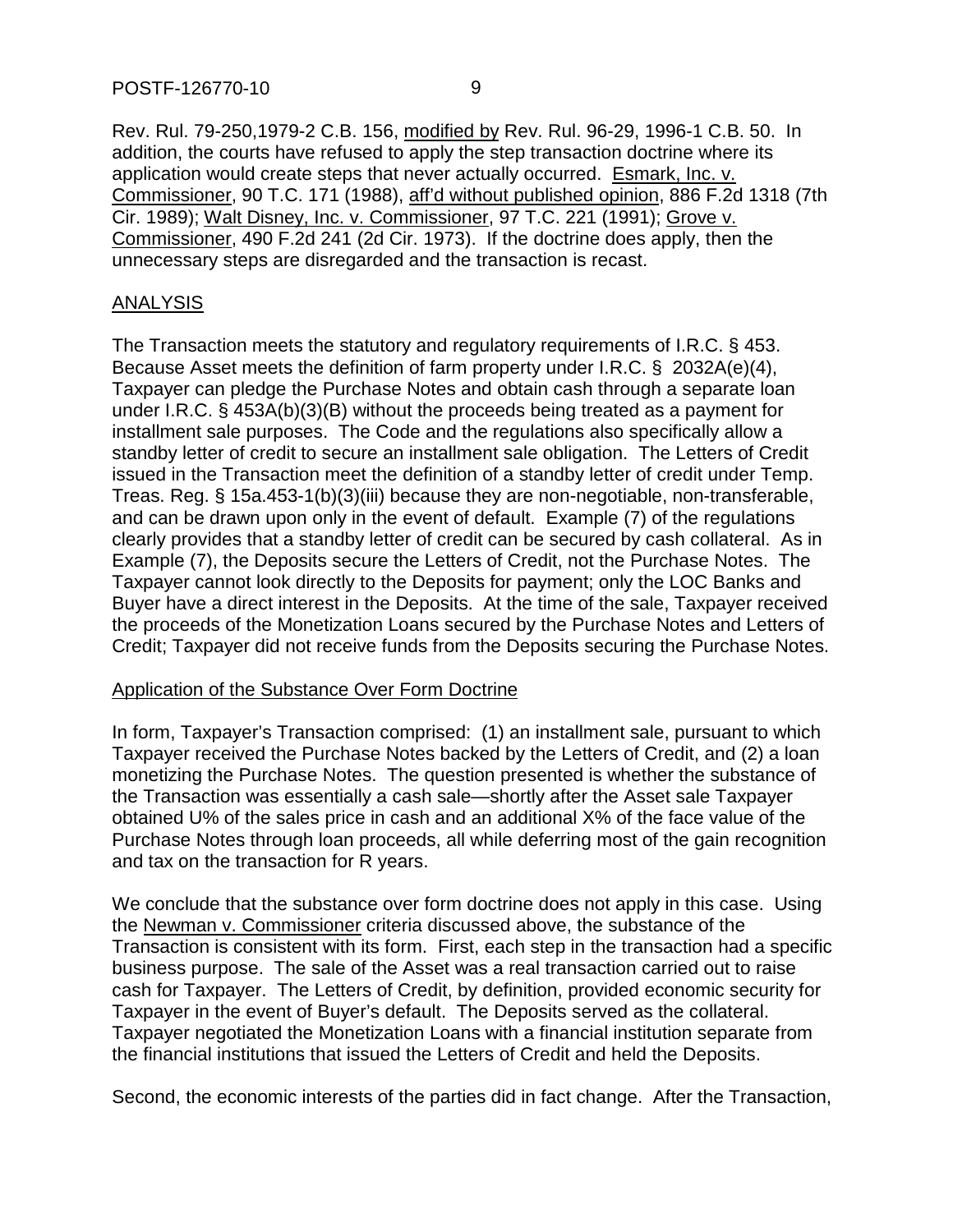Taxpayer no longer owned the K Amount of Asset, Taxpayer held the Purchase Notes backed by the Letters of Credit, and Taxpayer's SPEs were obligors under the Monetization Loans with Lender in the total amount of \$B. The economic interests of Buyer and Lender changed as well. Buyer deposited \$D with the LOC Banks to secure the standby letters of credit and pay associated fees and became the new owner of the Asset. Lender parted with \$B in exchange for the Monetization Loans, secured by the Purchase Notes and Letters of Credit.

Third, there is no indication that the terms of the Transaction are not arm's length. The terms of the Purchase Notes appear to be regular, commercial terms, with marketbased interest rates. While the interest rate to be paid on the Monetization Loans is unusual, the loan agreement shows it to be structured as a commercial loan. Fourth, all parties involved have treated the steps of the Transaction as a separate installment sale and monetization loan.

The Taxpayer reduced its risk exposure on the Monetization Loans by carrying out the monetization of the Purchase Notes through its two bankruptcy-remote LLCs and by making the Monetization Loans nonrecourse. Nevertheless, the taxpayer is still at risk. The Taxpayer only received X% of the face value of the Purchase Notes in loan proceeds and is therefore still at risk on the remaining Y% should one or more LOC banks fail. Taxpayer tried to limit this risk by spreading the LOCs among several banks and requiring LOC replacement if a bank's credit rating went below a certain level. This limited the risk, but did not eliminate it, given the high concentration of Z banks acting as counterparties. In addition, to recast the transaction as a cash sale would be to assume Taxpayer had already forfeited that remaining Y%, which it clearly has not done.

#### Application of the Step Transaction Doctrine

Because the step transaction doctrine is an extension of the substance over form doctrine, the step transaction doctrine also does not apply to this case. As noted above, the step transaction doctrine applies in cases where a taxpayer seeks to go from point A to point D and does so by stopping at intermediary points B and C, steps which give the taxpayer a tax benefit. The question is whether the interrelated steps between Taxpayer signing the sales contract and Lender wiring the Monetization Loan proceeds directly into Taxpayer's accounts should be collapsed.

"Step A" is the transfer of the Asset to Buyer while "Step D" is the transfer of the Monetization Loan proceeds from Lender to Taxpayer (through Taxpayer's SPEs). Collapsing the Transaction and going straight from Step A to Step D does not make sense. Taxpayer is selling the Asset to Buyer, while the loan proceeds are coming from Lender, which is unrelated to both Taxpayer and Buyer. In fact, to go from Step A to Step D and to treat the Transaction as a cash sale would require additional steps, which the Internal Revenue Service is prohibited from creating. See Grove v. Commissioner, 490 F.2d at 247.

Furthermore, the steps that did occur between "Step A" and "Step D" were not